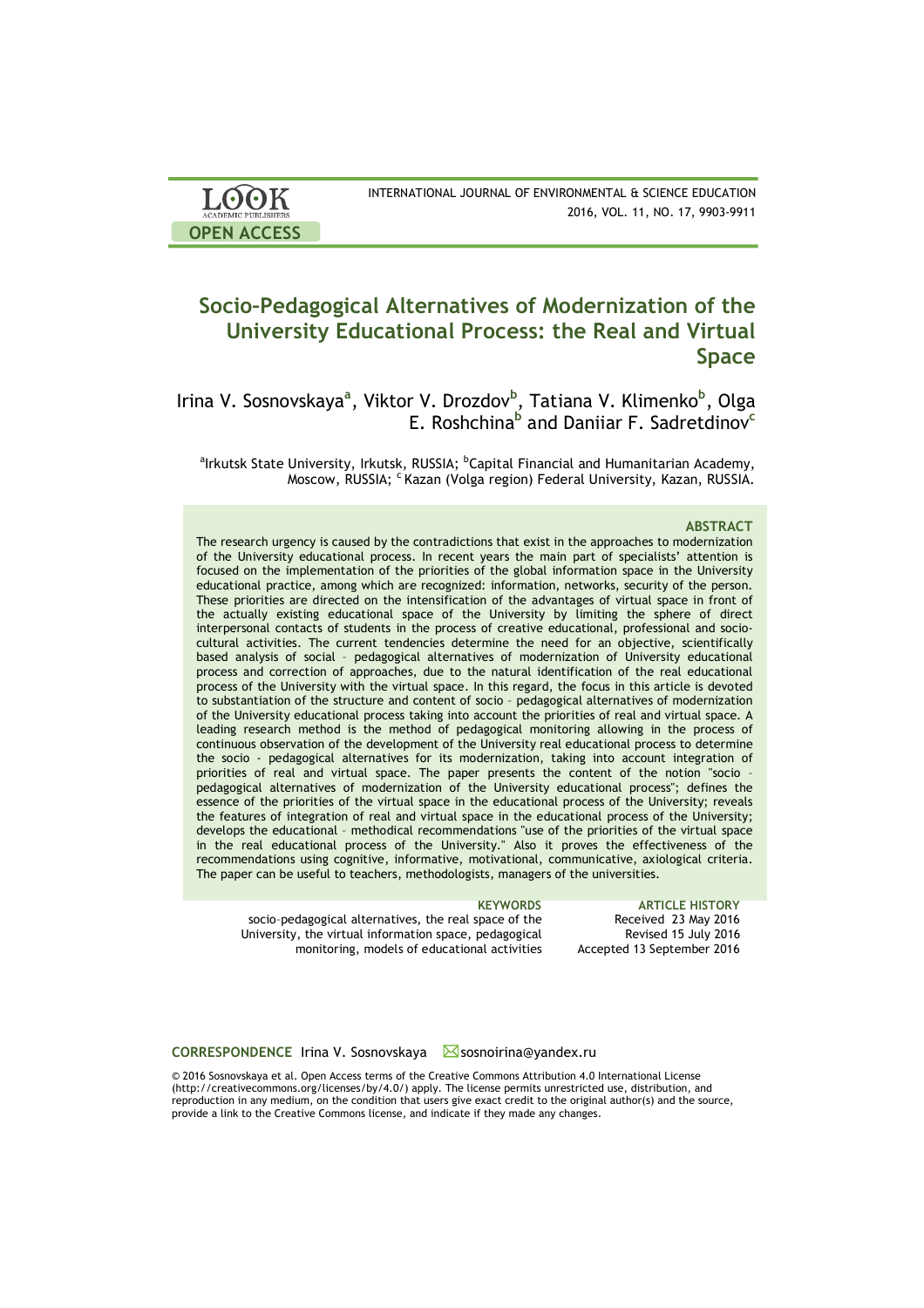## **Introduction**

## *The relevance of the study*

The modern period of development of the higher education system in the world is determined by trends in the projecting of interactive, information – communication space, in which the determining direction is the integration of learning and cognitive processes with information technology, oriented on formation of students' attitudes to new situations, to new understanding of the world and building of their own prospects for self-actualization, selforganization, self-education in the context of ongoing changes. But it should be kept in mind that "this space, with its total technologization and virtualization, expanding channels of information transmission, simultaneously, excludes from the educational process the fundamental core values and value orientation necessary to the life activity of the individual in the real social and cultural space, radically altering their configuration by "aggressive visualization by using media, electronics and network structures" (Bodrijar, 2007). The study found that in the educational practice of universities this "information and communication space is identified with the Internet technology that using the computer as a modern tools" create favorable conditions for the participation of students in creative educational and socio - professional activity, in the process of forming their competence of the human - carrier engaged in the processes of goal setting, planning, modeling, and control in the transforming of practical problems into the language of computer technology (Marchenkova, 2009; Zhichkina, 2006; Yachina, Zeynalov & Dyushebekova, 2016; Egorov et al., 2016; Vlasova, Kirilova & Masalimova, 2015; Fayzullina & Saglam, 2015; Biktagirova, 2016; Kosarenko et al., 2016; Masalimova et al., 2014; Malikh et al., 2016; Pecherskaya et al., 2016; Vlasova, Kirilova & Curteva, 2016). It is also established that the strategically important aspects of interpersonal interaction because of the peculiarities of perception and of cognitive processes due to the interaction with virtual reality of computer technology, lead the students to technocratization of the system of relations "man – man", the reduction of the role of emotional-sensual component. Relationship with classmates, friends, people around them, the students tend to logically evaluate, rationally, with the aid of computerized, symbolic mental operations that are not acceptable for direct contact of interpersonal relationships. Personal "rebirth" of the students, turning them into a kind of electronics is becoming a dangerous trend in the educational process of the University. These problems in practical activities of universities to this day remains without the necessary training and methodological support, which creates imperatives for a holistic, systematized study and development of a scientifically based approaches to the priorities' using of real and virtual space in the educational process of the University (Skorodumova, 2008). Identified in the course of the research, contradictions necessitate new approaches' using to the projecting and implementation of socio – pedagogical alternatives of modernization of the University educational process. In this regard, the focus in this paper is directed on substantiation of the structure and content of socio – pedagogical alternatives of modernization of the educational process of the University taking into account the priorities of real and virtual space. The established tendencies define the content of practice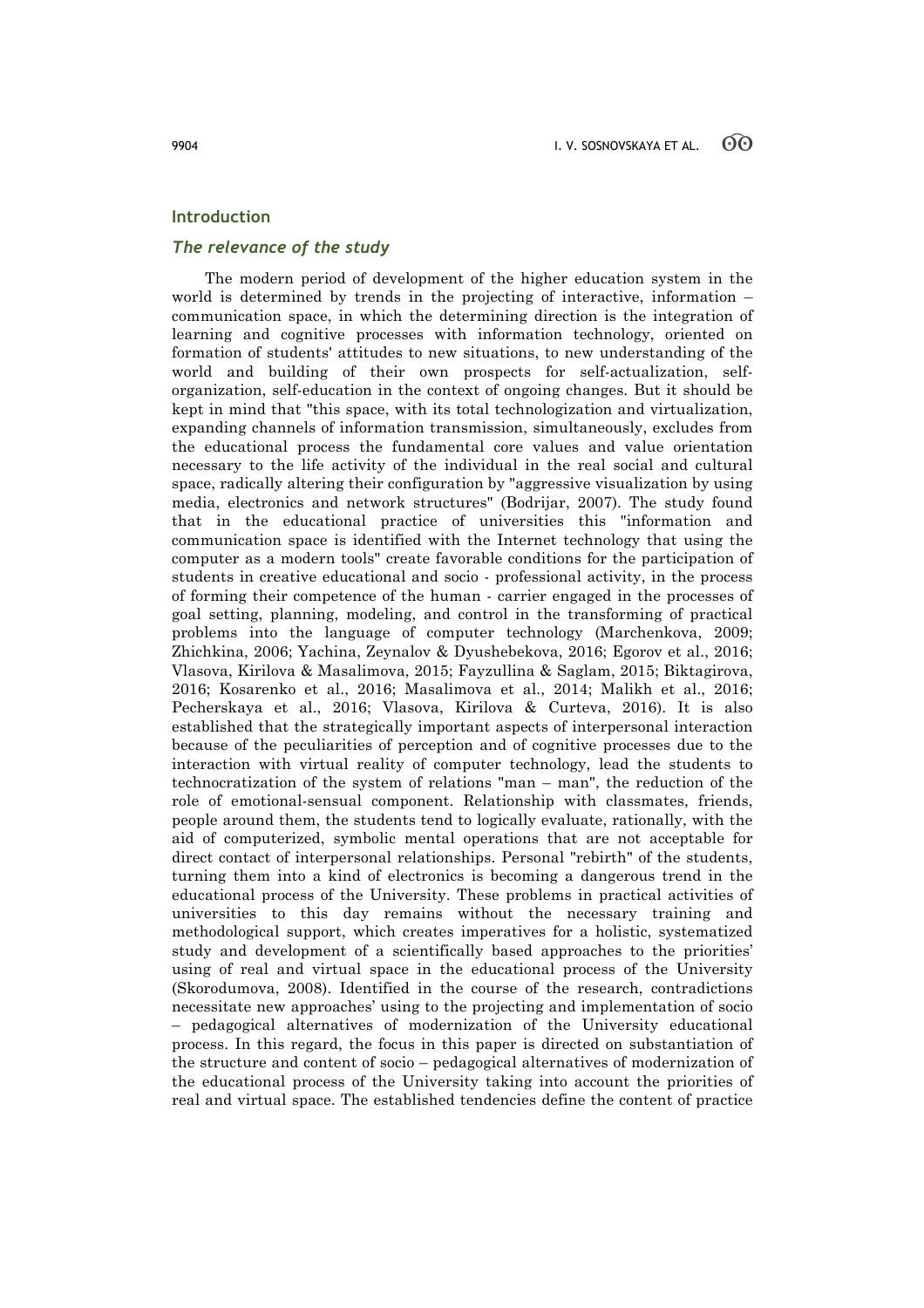#### 60 INTERNATIONAL JOURNAL OF ENVIRONMENTAL & SCIENCE EDUCATION 9905

– oriented directions of modernization of the University educational process, presented in the educational – methodical recommendations "use of the priorities of the virtual space in the real educational process of the University."

The solution to this problem defines the purpose of the study.

## **Literature Review**

## *The essential characteristic of the concept "social – pedagogical alternatives of modernization of the University educational process"*

The discourse of this concept is determined by the content of innovative teaching solutions, integration of real and virtual space in the process of modernization of the educational process of the University. The results of this study bring new meaning to the concept, enabling to understand by "socio – pedagogical alternatives of modernization of the educational process of the University" the priorities of education's quality, aimed at training of students – future specialists of a new generation, demanded by the changing labor market. The structure and content of the priorities of education's quality is determined: educational (academic) curricula; personnel and scientific potential realized in the educational process; students: in "input" - knowledge of applicants, in the "exit" - the intellectual potential of graduates; tools of the educational process (transmitted knowledge, logistical and industrial base, the educational – scientific – methodical support, the classrooms' state); educational technology, integrating innovation priorities of the virtual space in a real educational process, etc. This definition reflects the main aim of the study: the development of the information support of the educational process, its conformity to the socio – pedagogical strategies of modern specialists' training on the basis of integration of the priorities of the real and the virtual space of the modernization of the University educational process.

## *Opposite views on the study of research problem*

A significant contribution to the development of this problem is made by J. Bodrijar (2007), who calls modern culture "Xerox of culture" because of its blind copying and identification of the space of computer information and communication environment with the space of real culture. "The lack of clarity of the true role and influence of this environment on the personality becomes a characteristic of a person, who gradually loses the ability to creative selfactualization in society, loses freedom in exchange of access to information and communication environments, who experiences the occurring of fundamental, deep changes in the gradation of information (a mixture of vitally important information with background information, valid and invalid, etc.) when the real socio-cultural space is perceived by him as the virtual environment, and is reduced due to the reduction channels of socio-cultural communication (especially communication), which does not contribute to the formation and flourishing of the individual" (Bodrijar, 2007). The ideas of J. Bodrijar (2007) that modern stage of information society opens up broad prospects for the development of man, allowing for the multiplicity of realities, using information and cultural resources through various technical and technological forms, but who is aware of his "relative" involvement in these realities, and recognizes the primacy of the real existence in the physical and sociocultural space, are used in the process of this study. In the works of other English authors (Zizek, 1996;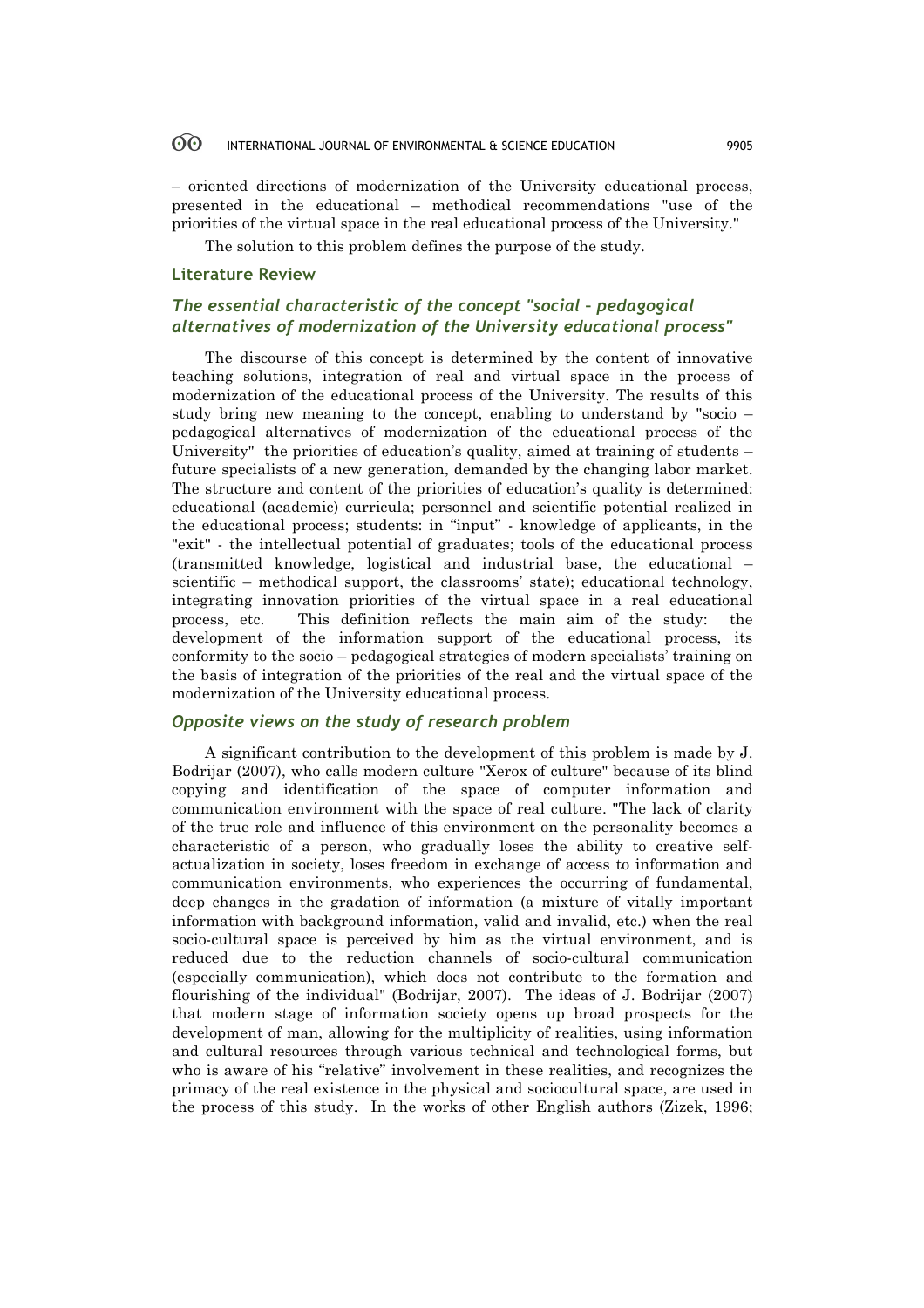Suler, 1996; Stromfeldt, 1996; Young, 1997) a significant place is given to the study of the influence of virtual reality on identity, addiction, escapism of youth. The study finds that in most of the works of English authors (Young, 1997) a significant number of characteristics of real and virtual space is found, due to information and communication technologies, the structure of forms of behavior in the virtual space, social and psychological insecurity of the individual in real space. But almost all features contain common parameters: information, network, anonymity as security of the person. A distinctive feature of Russian studies is their focus on providing the necessary practical assistance to students, forestalling addiction and escapism. It is found that most authors (Voiskounsky, 1990; Volovich, 1990; Marchenkova, 2009; Skorodumova, 2008; Shaidullina et al., 2015; Valeeva & Bushmeleva, 2016; Orazalin et al., 2016; Ponomariova & Vasinа, 2016; Okan, 2016; Fayzullina & Saglam, 2016) focus their attention on the objective function of the priorities of the real and the virtual space aimed at modernizing of the educational process of the University, on improving the quality of specialist's training. Quality management cannot be effective in terms of the discreteness of the real and the virtual space, so the research determines the importance of integration interaction of pedagogical environments' data (Vlasova, Kirilova & Sabirova, 2015). On the basis of obtained results the authors develop a conceptual basis for projecting of socio – pedagogical approaches to the educational process modernization of the University taking into account the priorities of real and virtual space. To a large extent the results of these studies to date define the specifics of the projecting and implementation of the content of real and virtual space in the modernization of the educational process of the University. In the course of this study the efficiency of priorities of real and virtual space is proved as socio – pedagogical alternatives of modernization of the educational process of the University.

## **Results**

## *The classification of socio – pedagogical alternatives of modernization of the University educational process*

The study analyzes the leading social pedagogical ideas and conceptual approaches to the projecting and implementation of variants of modernization of the University educational process from a cognitive – oriented paradigm of 60 ies of XX century to global, open, self-organizing, information – centric paradigm of the XX1 century. The paper presents a combination of characteristics of the paradigms of the last decade: the content of education includes not only knowledge about reality, but reality itself which is recorded in the form of a minimal set of real objects to be studied. In relation to these objects, the relevant educational activity of students is organized, which leads to the formation of General educational knowledge, abilities, skills and ways of working, systematized in the minimum list of key competencies. General subject content of education is focused in the form of "nodal points" necessary and sufficient in order that the student assimilated and mastered a holistic picture of the studied reality. As "nodal points" around which the material under study is concentrated, the fundamental educational objects are allocated – the key essences, reflecting the unity of the world and concentrating its reality. Inclusion in general subject content of real educational objects enables students to build a personal system of perfect knowledge constructs, not to take them in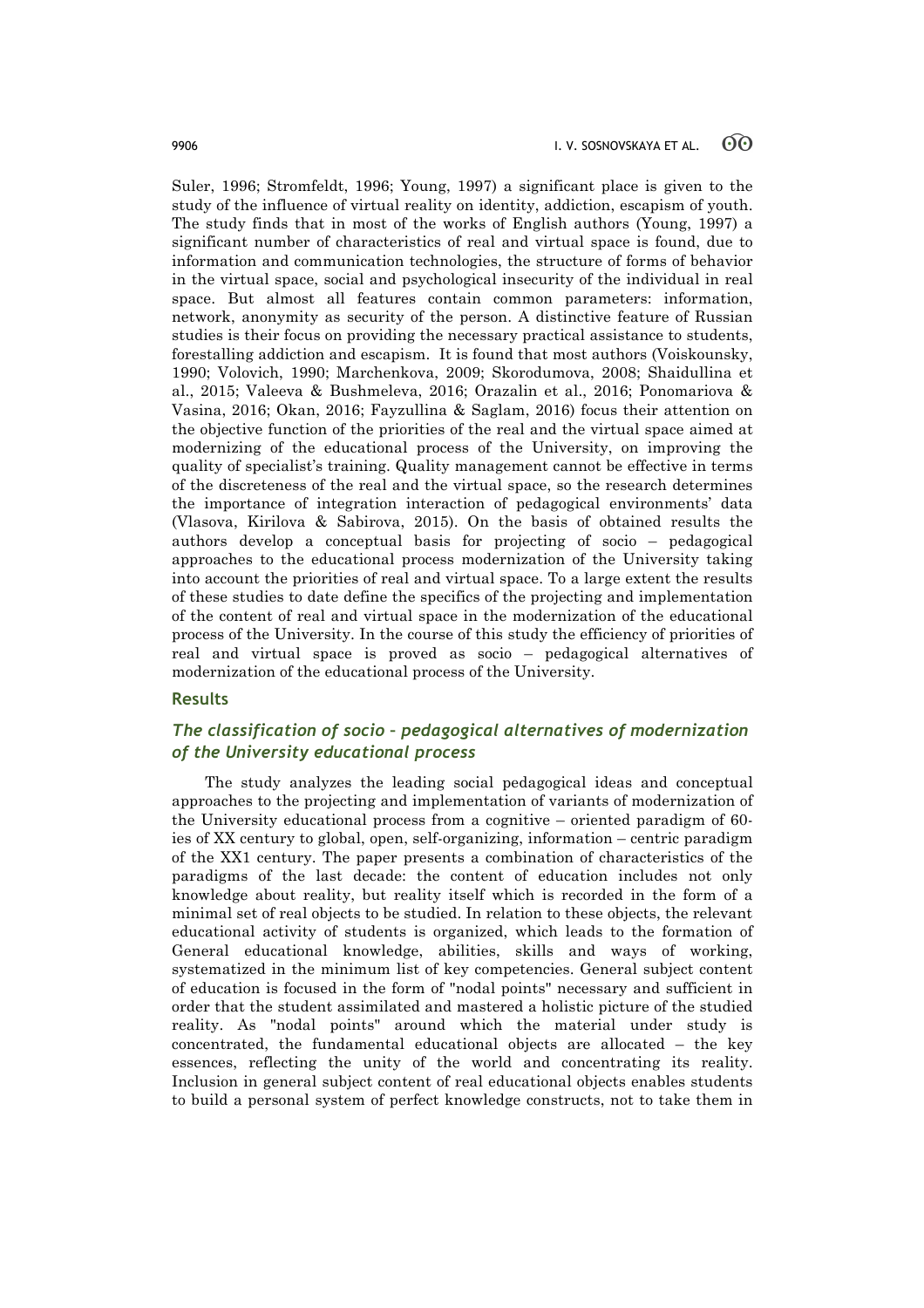#### 60 INTERNATIONAL JOURNAL OF ENVIRONMENTAL & SCIENCE EDUCATION 9907

ready form. These tendencies warn the dogmatic transmission of information to students, which is initially, alienated from their own activities. Established tendencies create theoretical and methodical basis for the construction of a new reality in the educational process of the University, due to the massive use of electronic tools in teaching, and determine the classification of socially – pedagogical alternatives of its modernization on the level of real and virtual space (see table 1).

**Table 1.** The classification of socio – pedagogical alternatives of modernization of the educational process of the University

| <b>Types</b><br>educational<br>activities | οf | Indicators of socio-pedagogical alternatives of modernization of<br>the educational process of the University                                                                                                                                                                                                                                                |
|-------------------------------------------|----|--------------------------------------------------------------------------------------------------------------------------------------------------------------------------------------------------------------------------------------------------------------------------------------------------------------------------------------------------------------|
| Real space                                |    | objectives, structure and content, interactive<br>Learning<br>technologies, quality criteria, qualificational requirements and<br>areas of training, scientific-methodical support of educational<br>process, the level of training of the teaching staff, research<br>activities, interaction with the industrial teams, socially useful<br>work in society |
| Virtual space                             |    | Technology: interactivity, multimedia, global,<br>asynchronous.<br>anonymous, secure, low marginal costs<br>Network identity: degree of identification with people having high<br>level of skills, technology, especially the communication<br>Gaming identity: a form of self-identity and creating a<br>corresponding image of yourself                    |

## *Features of the priorities' integration of the real and virtual space in the modernization of the University educational process*

The study establishes socio – educational tendencies of priorities' integration of real and virtual space in the modernization of the University educational process, caused, on the one hand by the specificity of the subject, specifically didactic task, and on the other - didactic properties of the learning tools, for example, organization of culture-forming activities of students in the study of the Humanities is significantly different from the projecting of the cognitive tasks in the study of foreign languages. The most common, reduced kinds of integration of real and virtual space, effectively established themselves in the practical activity of a modern University, are email, chat (just a chat, voice chat, audio-video-chat), ICQ, Internet telephony, Skype, forum, blogs, Live journals, Wikipedia, multimedia, interactive media technologies, Online video conferencing, video blogs. Rating of social pedagogical priorities of integration of real and virtual space set in the process of experimental verification are:

1) interpersonal communication of students with each other and with teachers – 87% of students are interested in this process;

2) control from the teacher to coordinate the interaction of the students is positively assessed by 84, 7% students;

3) formation of competences of proper communication with classmates, ability to implement competent dialogue, to develop stylistic and spelling literacy – is appreciated positively by 84% of the students ;

4) formation of competences of communication between students and teachers, separated in real space of the University is positively assessed by 82% of students;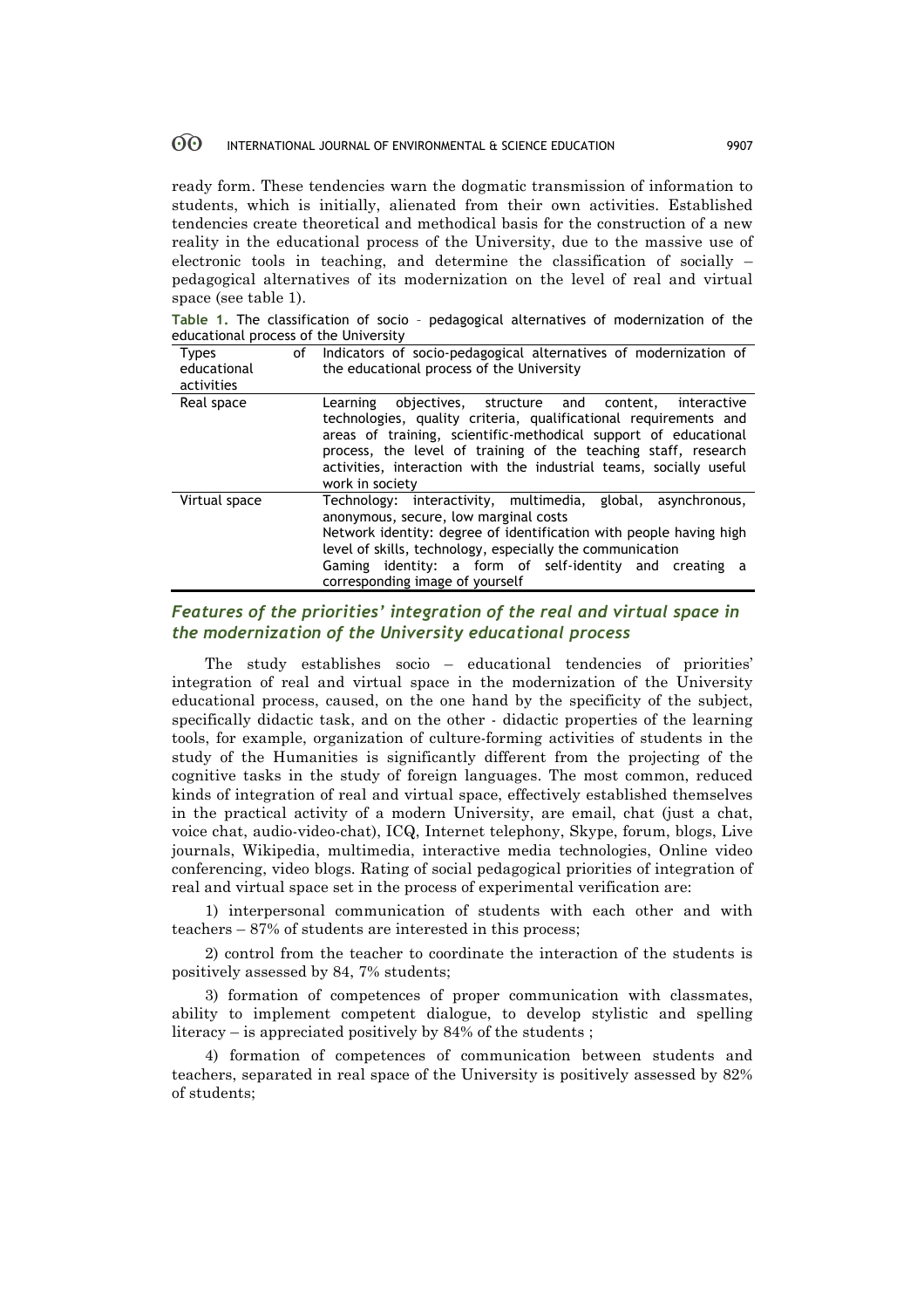5) forming of competencies to embed and edit hypertext materials, the organization of communication – a positive perception of 81% of the students;

6) competences' development of a full research activity of students – is positively appreciated by 79% of the students;

7) the development of skills of speaking and listening – is appreciated positively by 75.9 percent of students;

8) the formation of skills of public examination – positively assessed by 75% of students.

The results of the study confirm an assumption about the pedagogical significance of using priorities of real and virtual space in the modernization of the educational process of the University. The trajectory of implementation of this direction are determined by the used in the teaching practice socio – pedagogical alternatives, the specifics of the studied objects, aims of education, stages of learning, creativity of students and teachers.

## *A pilot version of the methodical recommendations "using of the priorities of the virtual space in the real educational process of the University"*

The purpose of recommendations' development is to systematize, generalize and implement the structure and content of priorities of the virtual space in the modernization of the educational process of the University.

Objectives: to form a sustainable knowledge of students about the specifics of the priorities of the virtual space; update the knowledge of students about the integration of the priorities of the real and virtual space in the modernization of the educational process of the University; to establish the role of the priorities of the virtual space in the development of competences of interpersonal communication of students in real educational process of the University.

The study proves that the integration of the priorities of the real and virtual space is an innovative direction in the modernization of the educational process of the University, in which the formation of personality of students - future competent professional, prepared to use in its activities socio - professional samples and standards of any level, grade of difficulty; advancing existing level of development of society is the main goal.

The orientation of the modernization of the educational process of the University for such purposes' solving involve the solution of important tasks to transform the structure, content, technologies, quality criteria of a real space in the educational process of students. In the experimental variant of these recommendations the model of educational – methodical complex for solving of the identified tasks is justified (see the project of content of the pilot version of the training – methodical recommendations)

The content's project of the pilot version of the training – methodical recommendations "use of the priorities of the virtual space in the real educational process of the University."

Section 1. Correction of specialist's model taking into account new requirements to the qualifications and competencies of students through the integration of the priorities of the virtual space in real space of the educational process of the University.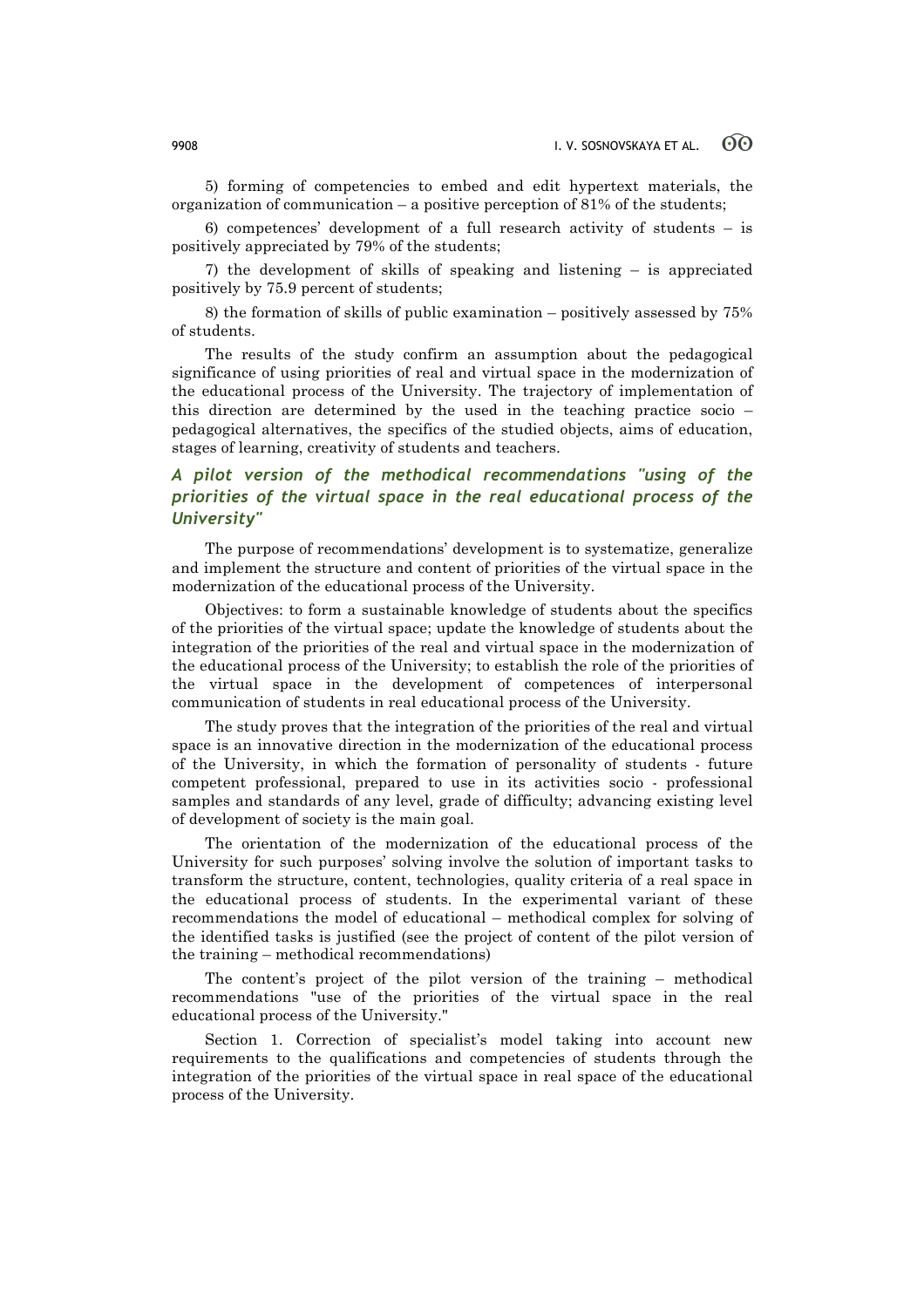#### $\odot$ INTERNATIONAL JOURNAL OF ENVIRONMENTAL & SCIENCE EDUCATION 9909

Section 2. Updating of curricula and educational programs of the students with the structure and content of priorities of the virtual space.

Section 3. Development and implementation of innovative technologies on the basis of the priorities of the virtual space in the real educational process, reflecting the essence of the research, project, practice-oriented learning activities of students.

Section 4. The implementation of criteria of quality assessment:

4.1. Conditions of safe educational process of the University;

4.2. The openness of the educational process;

4.3. The assimilation of knowledge by students (completeness, consistency, integrity, creativity);

4.4. Competencies (students ' readiness for integration of real and virtual priorities; the choice of socio – pedagogical alternatives; intercultural interaction; virtual self-identity; projecting of priorities of real and virtual integration).

## **Discussions**

The results of the study suggest that the problem of integrating the priorities of the real and the virtual space is an effective element of modernization of the educational process of the University. The study finds that in the educational practice of universities this integrative space becomes the only social pedagogical alternative for students' inclusion in creative educational and socio - professional activities. It is also established that the strategically important aspects of interpersonal interaction because of the peculiarities of perception and of cognitive processes caused by the interaction with virtual reality of computer technology, lead the students to technocratization of the relation's system "man – man", the reduction of the role of emotional-sensual component. Relationship with classmates, friends, people around them, the students tend to evaluate logically, rationally, with the aid of computerized, symbolic mental operations that are not acceptable for direct contact interpersonal relationships. These problems in practical activities of universities to this day remains without the necessary training and methodical support, which creates imperatives for a holistic, systematized study and development of scientifically based approaches to the priorities' use of real and virtual space in the educational process of the University. The effectiveness of the use of the established priorities is proven in approbation process of the educational – methodical recommendations "using the priorities of the virtual space in the real educational process of the University" with the help of criteria (rating scale from 1 to 5 points): cognitive ("before" experiment is 1.5 points, "after" experiment is 3.0 points); informative ("before" experiment 2.8, "after" experiment – 5.6 points); motivation ("before" experiment  $-2$  points, "after" experiment  $-4,8$ points); communicative ("before" experiment  $-2$  points, "after" experiment  $-4,8$ points); axiological ("before" experiment – 2 points, "after" experiment - 4.8 points).

## **Conclusion**

This study confirms the theoretical and practical significance of the problem of integrating the priorities of real and virtual space in the modernization of the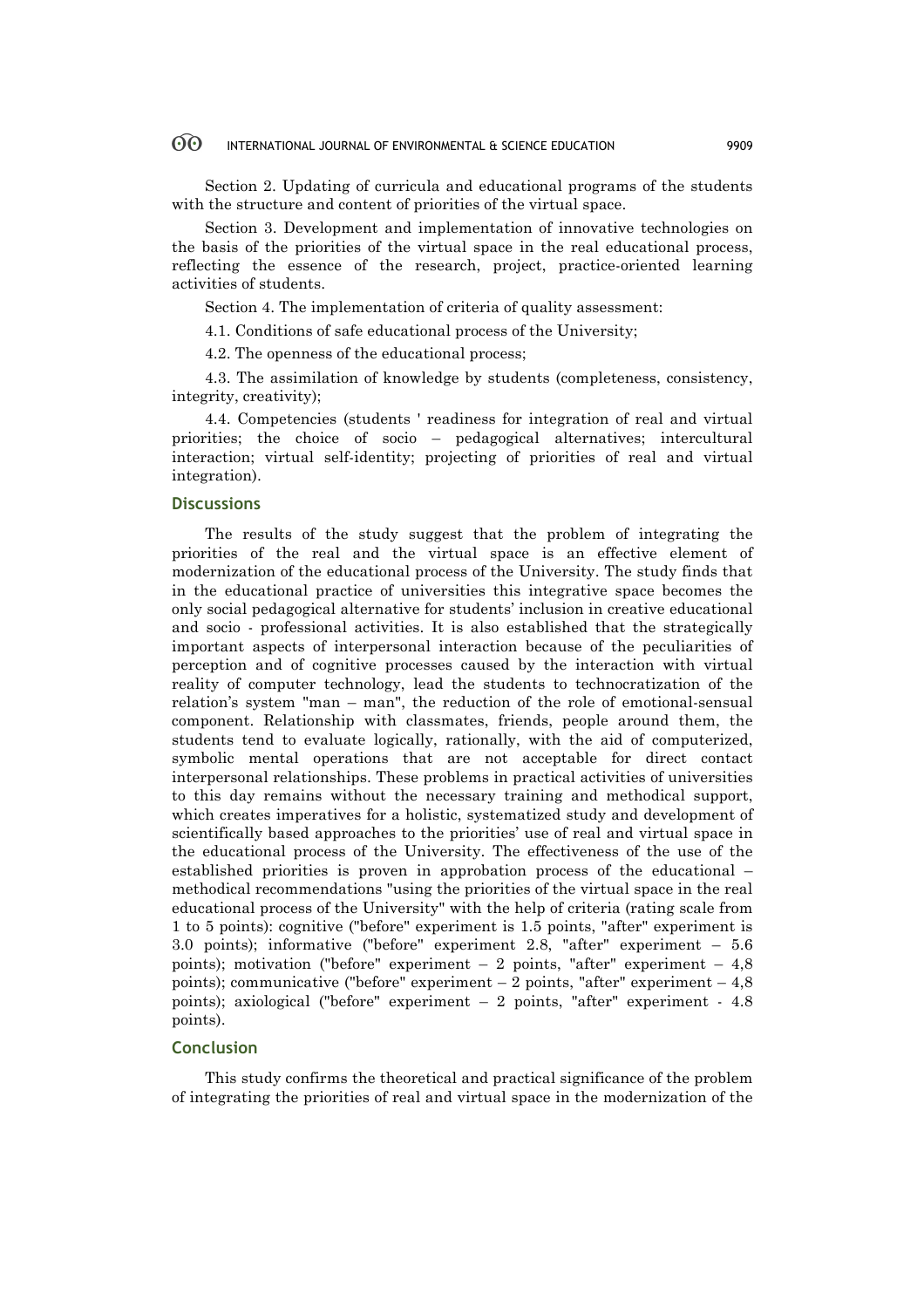educational process of the University. Based on these results, the paper presents the concept "socio – pedagogical alternatives of modernization of the educational process of the University"; the essence of the priorities of the virtual space in the educational process of the University is defined; the features of integration of real and virtual space in the educational process of the University are revealed; the educational – methodical recommendations "use of the priorities of the virtual space in the real educational process of the University" are developed and tested The effectiveness of the recommendations using cognitive, informative, motivational, communicative, axiological criteria is proven. This problem is a promising research direction, which is not exhausted by the solution of the established goals and objectives of the study. In its capacity there is a significant number of socio – pedagogical, psychological and methodical problems, which is of crucial importance for the transformation of high school.

### **Disclosure statement**

No potential conflict of interest was reported by the authors.

## **Notes on contributors**

**Irina V. Sosnovskaya** – Doctor of Education, Professor of the Department of Philology and Methods at the Pedagogical Institute, Irkutsk State University, Irkutsk, Russia.

**Viktor V. Drozdov** – Doctor of Economics, Professor, Head of the Department of Economics, Capital financial and humanitarian Academy, Moscow, Russia.

**Tatiana V. Klimenko** – Doctor of Economics, Professor of the Department of Economics, Capital financial and humanitarian Academy, Moscow, Russia.

**Olga E. Roshchina** – Doctor of Economics, Professor, Head of the Department of Management, Capital financial and humanitarian Academy, Moscow, Russia.

**Daniiar F. Sadretdinov** – PhD, Associate Professor of the Department of the World Cultural Heritage, Kazan (Volga region) Federal University, Kazan, Russia.

### **References**

- Biktagirova, G.F. (2016). Basic Principles and Conditions of Training Reflective Teachers at University. *IEJME-Mathematics Education, 11(6)*, 1927-1933.
- Bodrijar, J. (2007). *To the critique of political economy of the sign*. Moscow: Academic project. 335 p.
- Egorov, S.B., Kapitanov, A.V., Mitrofanov, V.G., Shvartsburg, L.E., Ivanova, N.A. & Ryabov, S.A. (2016). Modern Digital Manufacturing Technical Support Centers. *IEJME-Mathematics Education, 11(7)*, 2213-2225.
- Fayzullina, A.R. Saglam, F.A. (2016) The structure and content of the educational program for the development of reflective thinking of children at the lessons of history. *Man In India, 96 (3),* 779-786.
- Fayzullina A. R. Saglam F. A. (2015). History and Social Sciences Teacher's Professional Activity in the Context of IT-Development of Education*. Journal of Sustainable Development*, *8(7),* 107- 113. doi:10.5539/jsd.v8n7p107
- Kosarenko, N.N., Kulakov, V.V., Ostroushko, A.V., Murkshtis, M.Y. & Nevskiy, S.A. (2016). The Formation of Social and Cultural Immunity of University Students: Educational Governance Mechanisms. *IEJME-Mathematics Education, 11(8)*, 3037-3047.
- Malikh, O.E., Polyanskaya, I., Konovalova, M.E., Kuzmina, O.Y., Tarasyuk, O.V. & Osipova, I.V. (2016). Implementation of the State Economic Policy in the Field of Education. *IEJME-Mathematics Education, 11(8)*, 3104-3113.
- Marchenkova, N.G. (2009). *Socio-pedagogical aspects of the prevention of computer dependency of students*. Orenburg: Print – service. 54.